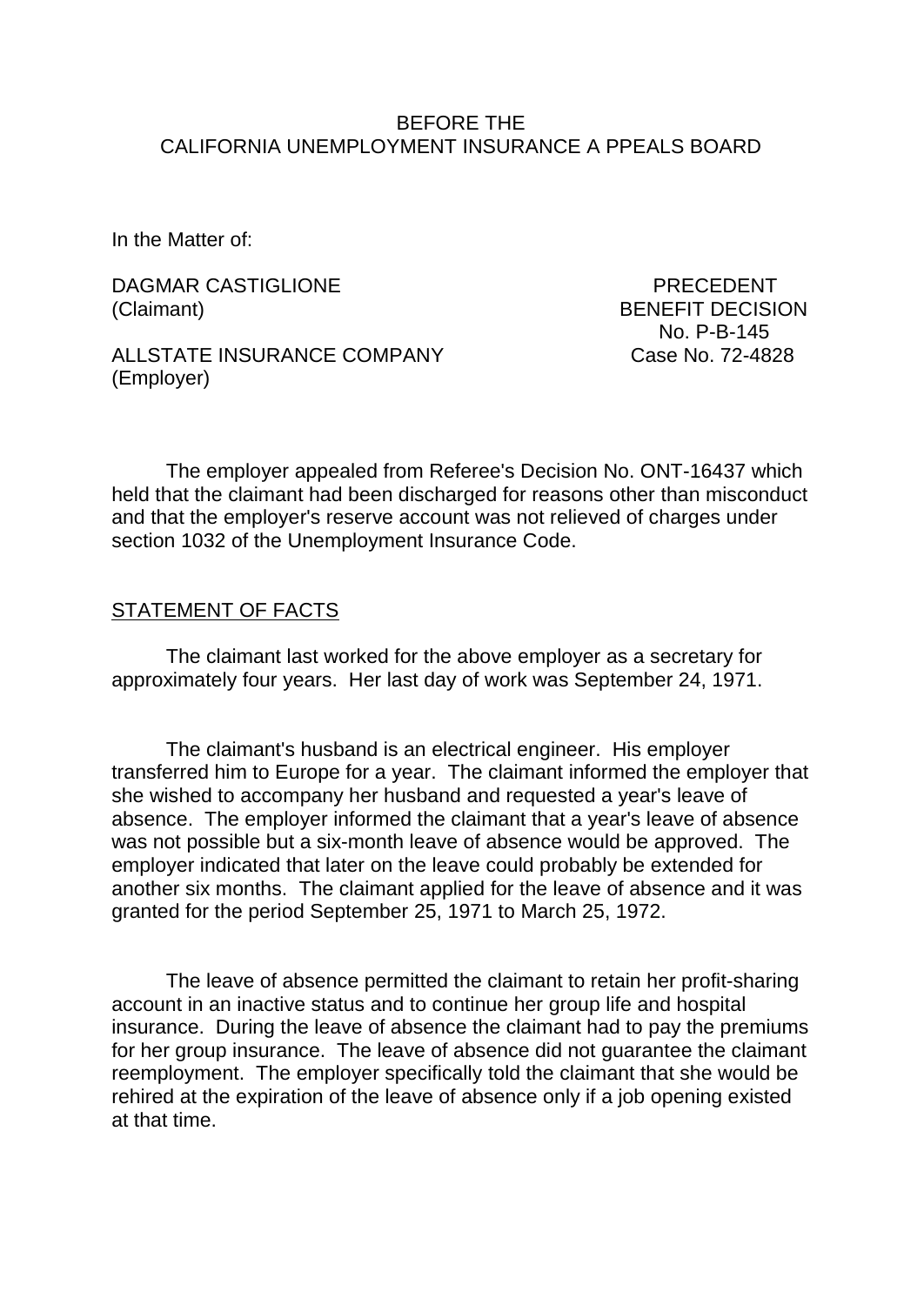The claimant accompanied her husband to Europe. Her husband was receiving a salary of \$16,000 per year at the time she left work. After about five months in Europe, the claimant's husband lost his job. Shortly thereafter the claimant and her husband returned to California.

The claimant contacted the employer approximately ten days before the expiration of her six-month leave of absence and asked about going back to work. The employer informed the claimant that they did not have a job opening for her and that her leave would be extended on a month-to-month basis. The claimant then filed for unemployment insurance benefits. At the time she filed her claim she and her husband were both unemployed and were living on their joint savings.

The claimant found a job with another employer and returned to work on April 5, 1972.

# REASONS FOR DECISION

Section 1256 of the Unemployment Insurance Code provides that an individual is disqualified for benefits, and sections 1030 and 1032 of the code provide that the employer's reserve account may be relieved of benefit charges, if the claimant left his most recent work voluntarily without good cause or he has been discharged for misconduct connected with his most recent work.

In Appeals Board Decision No. P-B-37, we held that in determining whether there has been a voluntary leaving or a discharge under section 1256 of the code, it must first be determined who was the moving party in the termination. If the claimant left employment while continued work was available, then the claimant is the moving party. On the other hand, if the employer refuses to permit an individual to continue working, although the individual is ready, willing and able to do so, then the employer is the moving party.

We must first determine whether the claimant or the employer was the moving party in terminating the work and on what date the work actually came to an end. The referee found that the claimant entered upon a leave of absence and that her work terminated when the employer did not return her to work at the expiration of the leave. We would agree with the referee's finding if the leave of absence was bona fide. However, in our opinion it was not. A bona fide leave of absence must contain an assurance by the employer that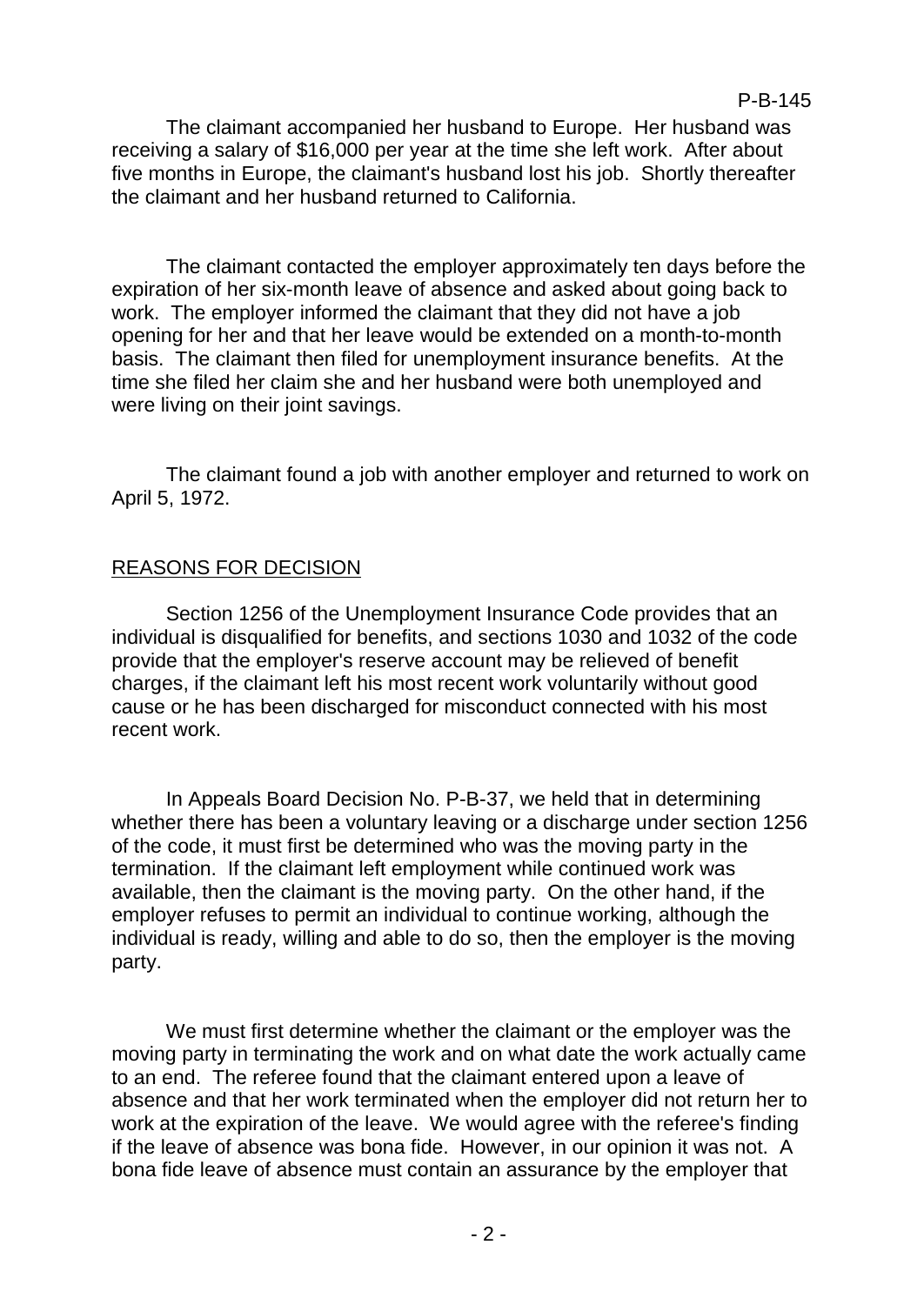upon termination of the period of absence the employee will be returned to the same or like work. Here the employer told the claimant before she left that she would be reemployed only if there was an opening for her. In other words, there was no guarantee of return to work. The so-called leave of absence was only a promise of preferential rehire. The purely potential nature of the claimant's rehire status is evident in her choice of language when she called the employer at the expiration of her leave. The claimant stated that she called to tell the employer she was back and asked if she could come in to discuss the possibility of a job. In summary, we hold that a bona fide leave of absence for unemployment insurance purposes must contain a guarantee of reemployment. Because the claimant did not enter upon such a bona fide leave of absence, we must conclude that she voluntarily left her work at the time she went to Europe. We must now determine whether or not she had good cause for doing so.

We held in Appeals Board Decisions Nos. P-B-26 and P-B-44 that there is good cause for leaving work to accompany one's husband to a distant locality where he has established residence, if the claimant's leaving was In compliance with her husband's wishes or demands. Obviously, that decision applies to this case. The claimant's husband was moving to Europe to work for a year. The claimant in compliance with her husband's wishes moved to Europe with him. Therefore, she left her work with good cause within the meaning of section 1256 of the code. However, under the provisions of section 1264 of the California Unemployment Insurance Code, even though good cause exists for voluntarily leaving the work, an individual is ineligible for benefits for the ensuing period of unemployment and until after subsequent bona fide employment if he or she leaves work to accompany a spouse to or join a spouse at a place from which it is impractical to commute to such work, unless the claimant was the major support of the family both at the time of leaving work and at the time of filing the claim for benefits. The evidence reveals that at the time the claimant left work her husband was employed and receiving a salary of \$16,000 per year. Therefore, the claimant was not the major support of the family at the time she left work. It follows that she should have been found ineligible for benefits under section 1264 of the code.